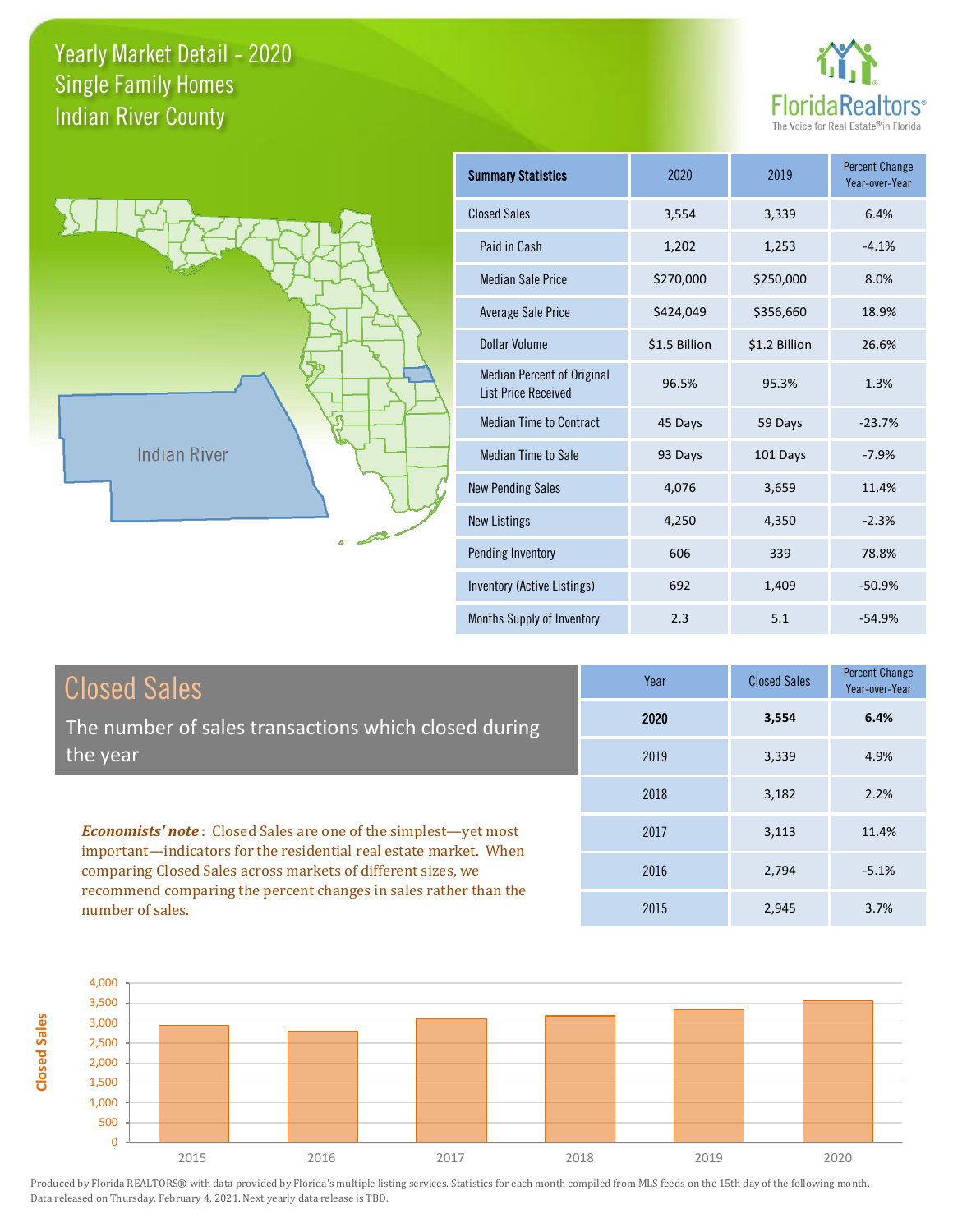this statistic should be interpreted with care.

**Cash Sales**



1,440 -4.6%

| Cash Sales                                                                                                                                                                                                                                                                                           | Year | <b>Cash Sales</b> | <b>Percent Change</b><br>Year-over-Year |
|------------------------------------------------------------------------------------------------------------------------------------------------------------------------------------------------------------------------------------------------------------------------------------------------------|------|-------------------|-----------------------------------------|
| The number of Closed Sales during the year in which                                                                                                                                                                                                                                                  | 2020 | 1,202             | $-4.1%$                                 |
| buyers exclusively paid in cash                                                                                                                                                                                                                                                                      | 2019 | 1,253             | 4.2%                                    |
|                                                                                                                                                                                                                                                                                                      | 2018 | 1,203             | $-4.1%$                                 |
| <b>Economists' note:</b> Cash Sales can be a useful indicator of the extent to<br>which investors are participating in the market. Why? Investors are<br>far more likely to have the funds to purchase a home available up front,<br>whereas the typical homebuyer requires a mortgage or some other | 2017 | 1,255             | 4.2%                                    |
|                                                                                                                                                                                                                                                                                                      | 2016 | 1.204             | $-16.4%$                                |
| form of financing. There are, of course, many possible exceptions, so                                                                                                                                                                                                                                | 0015 | $\overline{A}$    | $\sim$ $\sim$ $\sim$                    |

2015

 $\overline{0}$ 200 400 600 800 1,000 1,200 1,400 1,600 2015 2016 2017 2018 2019 2020

| Cash Sales as a Percentage of Closed Sales                                                                                                                                                                                                                                            | Year | <b>Percent of Closed</b><br>Sales Paid in Cash | <b>Percent Change</b><br>Year-over-Year |
|---------------------------------------------------------------------------------------------------------------------------------------------------------------------------------------------------------------------------------------------------------------------------------------|------|------------------------------------------------|-----------------------------------------|
| The percentage of Closed Sales during the year which                                                                                                                                                                                                                                  | 2020 | 33.8%                                          | $-9.9%$                                 |
| were Cash Sales                                                                                                                                                                                                                                                                       | 2019 | 37.5%                                          | $-0.8%$                                 |
| <b>Economists' note:</b> This statistic is simply another way of viewing<br>Cash Sales. The remaining percentages of Closed Sales (i.e. those not<br>paid fully in cash) each year involved some sort of financing, such as<br>mortgages, owner/seller financing, assumed loans, etc. | 2018 | 37.8%                                          | $-6.2%$                                 |
|                                                                                                                                                                                                                                                                                       | 2017 | 40.3%                                          | $-6.5%$                                 |
|                                                                                                                                                                                                                                                                                       | 2016 | 43.1%                                          | $-11.9%$                                |
|                                                                                                                                                                                                                                                                                       | 2015 | 48.9%                                          | $-8.1%$                                 |

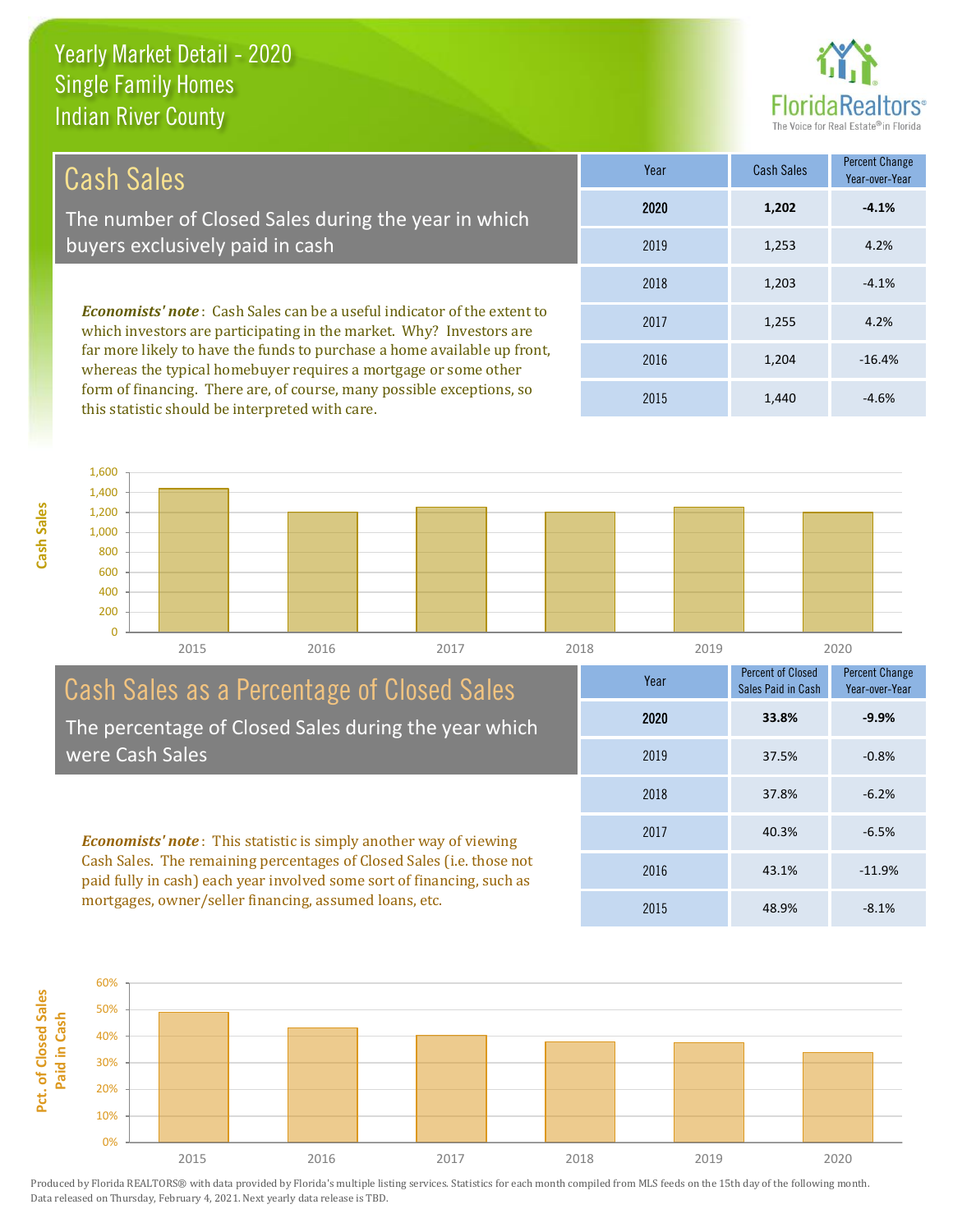

### Median Sale Price

The median sale price reported for the year (i.e. 50% of sales were above and 50% of sales were below)

*Economists' note* : Median Sale Price is our preferred summary statistic for price activity because, unlike Average Sale Price, Median Sale Price is not sensitive to high sale prices for small numbers of homes that may not be characteristic of the market area. Keep in mind that median price trends over time are not always solely caused by changes in the general value of local real estate. Median sale price only reflects the values of the homes that *sold* each year, and the mix of the types of homes that sell can change over time.

| Year | <b>Median Sale Price</b> | <b>Percent Change</b><br>Year-over-Year |
|------|--------------------------|-----------------------------------------|
| 2020 | \$270,000                | 8.0%                                    |
| 2019 | \$250,000                | 4.6%                                    |
| 2018 | \$239,000                | 5.8%                                    |
| 2017 | \$226,000                | 12.4%                                   |
| 2016 | \$201,025                | 11.1%                                   |
| 2015 | \$181,000                | 13.1%                                   |



#### Average Sale Price

The average sale price reported for the year (i.e. to sales in dollars divided by the number of sales)

**Economists' note**: Usually, we prefer Median Sale Price over Aver Sale Price as a summary statistic for home prices. However, Average Sale Price does have its uses—particularly when it is analyzed alongside the Median Sale Price. For one, the relative difference between the two statistics can provide some insight into the market higher-end homes in an area.

|             | Year | <b>Average Sale Price</b> | <b>Percent Change</b><br>Year-over-Year |
|-------------|------|---------------------------|-----------------------------------------|
| tal         | 2020 | \$424,049                 | 18.9%                                   |
| 2019        |      | \$356,660                 | 5.7%                                    |
|             | 2018 | \$337,330                 | 0.5%                                    |
| rage<br>ige | 2017 | \$335,768                 | 12.0%                                   |
|             | 2016 | \$299,738                 | 3.1%                                    |
| et for      | 2015 | \$290,756                 | 8.7%                                    |



Produced by Florida REALTORS® with data provided by Florida's multiple listing services. Statistics for each month compiled from MLS feeds on the 15th day of the following month. Data released on Thursday, February 4, 2021. Next yearly data release is TBD.

**Average Sale Price**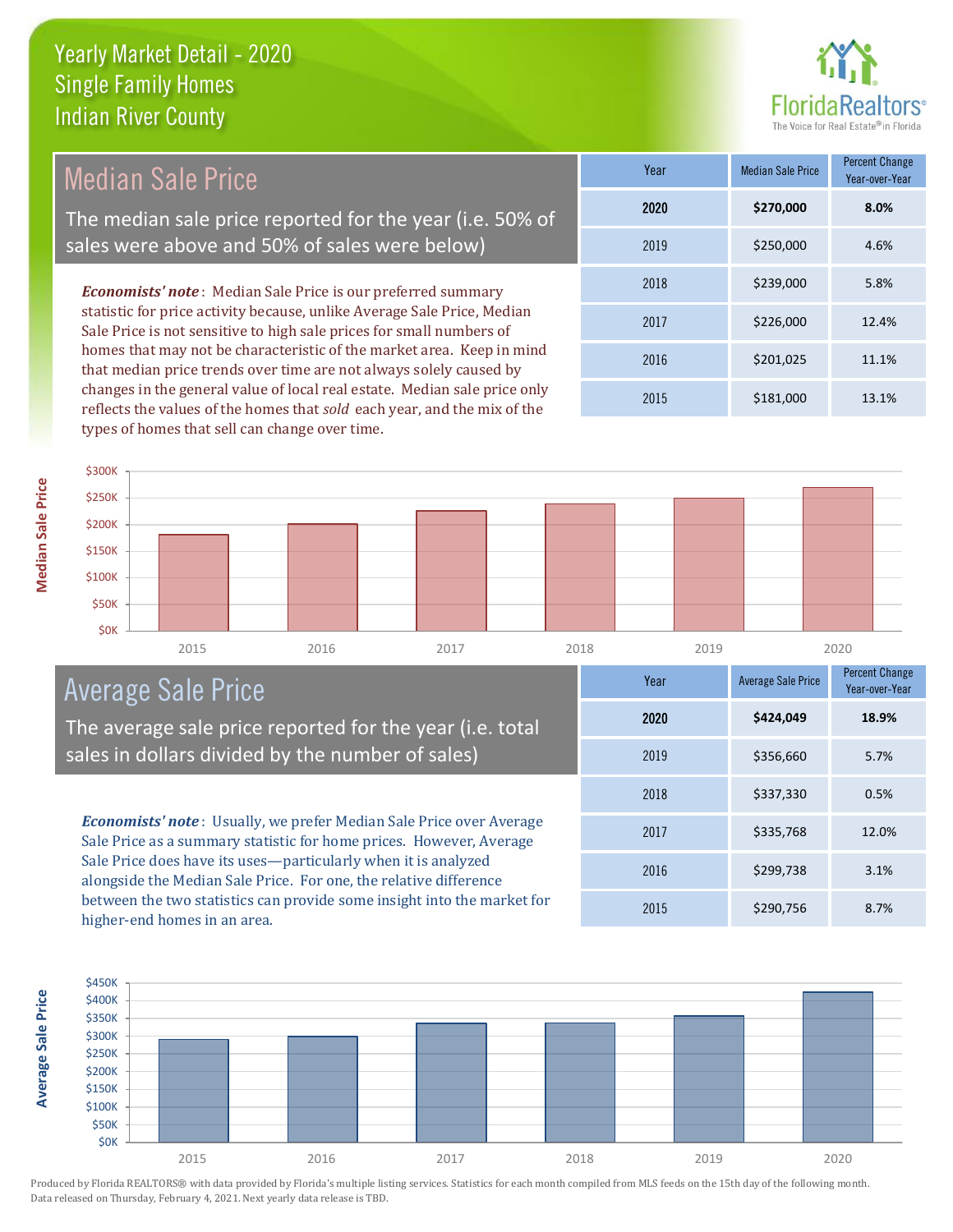#### Dollar Volume

The sum of the sale prices for all sales which closed during the year

*Economists' note* : Dollar Volume is simply the sum of all sale prices in a given time period, and can quickly be calculated by multiplying Closed Sales by Average Sale Price. It is a strong indicator of the health of the real estate industry in a market, and is of particular interest to real estate professionals, investors, analysts, and government agencies. Potential home sellers and home buyers, on the other hand, will likely be better served by paying attention to trends in the two components of Dollar Volume (i.e. sales and prices) individually.

| Year | <b>Dollar Volume</b> | <b>Percent Change</b><br>Year-over-Year |
|------|----------------------|-----------------------------------------|
| 2020 | \$1.5 Billion        | 26.6%                                   |
| 2019 | \$1.2 Billion        | 10.9%                                   |
| 2018 | \$1.1 Billion        | 2.7%                                    |
| 2017 | \$1.0 Billion        | 24.8%                                   |
| 2016 | \$837.5 Million      | $-2.2%$                                 |
| 2015 | \$856.3 Million      | 12.6%                                   |



### Median Percent of Original List Price Received

The median of the sale price (as a percentage of the original list price) across all properties selling during the year

*Economists' note* : The Median Percent of Original List Price Received is useful as an indicator of market recovery, since it typically rises as buyers realize that the market may be moving away from them and they need to match the selling price (or better it) in order to get a contract on the house. This is usually the last measure to indicate a market has shifted from down to up, so it is what we would call a *lagging* indicator.

| Year | Med. Pct. of Orig. List<br><b>Price Received</b> | <b>Percent Change</b><br>Year-over-Year |
|------|--------------------------------------------------|-----------------------------------------|
| 2020 | 96.5%                                            | 1.3%                                    |
| 2019 | 95.3%                                            | $-0.2%$                                 |
| 2018 | 95.5%                                            | 0.0%                                    |
| 2017 | 95.5%                                            | 0.4%                                    |
| 2016 | 95.1%                                            | 1.0%                                    |
| 2015 | 94.2%                                            | 0.7%                                    |

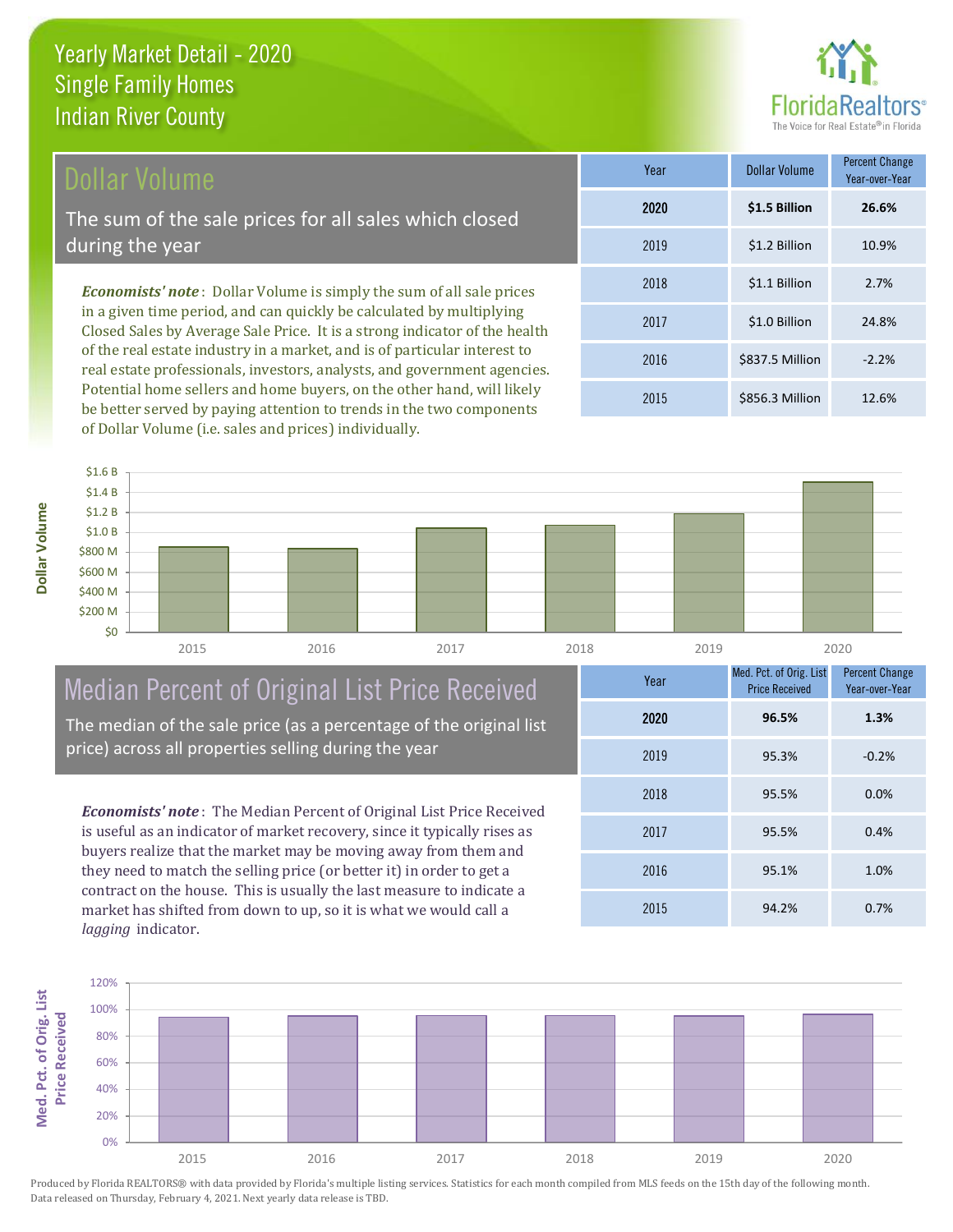

#### Median Time to Contract

The median number of days between the listing date and contract date for all Closed Sales during the year

*Economists' note* : Like Time to Sale, Time to Contract is a measure of the length of the home selling process calculated for sales which closed during the year. The difference is that Time to Contract measures the number of days between the initial listing of a property and the signing of the contract which eventually led to the closing of the sale. When the gap between Median Time to Contract and Median Time to Sale grows, it is usually a sign of longer closing times and/or declining numbers of cash sales.

| Year | <b>Median Time to</b><br>Contract | <b>Percent Change</b><br>Year-over-Year |
|------|-----------------------------------|-----------------------------------------|
| 2020 | 45 Days                           | $-23.7%$                                |
| 2019 | 59 Days                           | 20.4%                                   |
| 2018 | 49 Days                           | 2.1%                                    |
| 2017 | 48 Days                           | 2.1%                                    |
| 2016 | 47 Days                           | $-25.4%$                                |
| 2015 | 63 Days                           | $-36.4%$                                |



#### Median Time to Sale

**Median Time to** 

**Median Time to Sale** 

The median number of days between the listing date and closing date for all Closed Sales during the year

*Economists' note* : Time to Sale is a measure of the length of the home selling process, calculated as the number of days between the initial listing of a property and the closing of the sale. *Median* Time to Sale is the amount of time the "middle" property selling this month was on the market. That is, 50% of homes selling this month took *less* time to sell, and 50% of homes took *more* time to sell. Median Time to Sale gives a more accurate picture than Average Time to Sale, which can be skewed upward by small numbers of properties taking an abnormally long time to sell.

| Year | <b>Median Time to Sale</b> | <b>Percent Change</b><br>Year-over-Year |
|------|----------------------------|-----------------------------------------|
| 2020 | 93 Days                    | $-7.9%$                                 |
| 2019 | 101 Days                   | 8.6%                                    |
| 2018 | 93 Days                    | 0.0%                                    |
| 2017 | 93 Days                    | $-1.1%$                                 |
| 2016 | 94 Days                    | $-13.0%$                                |
| 2015 | 108 Days                   | $-3.6%$                                 |

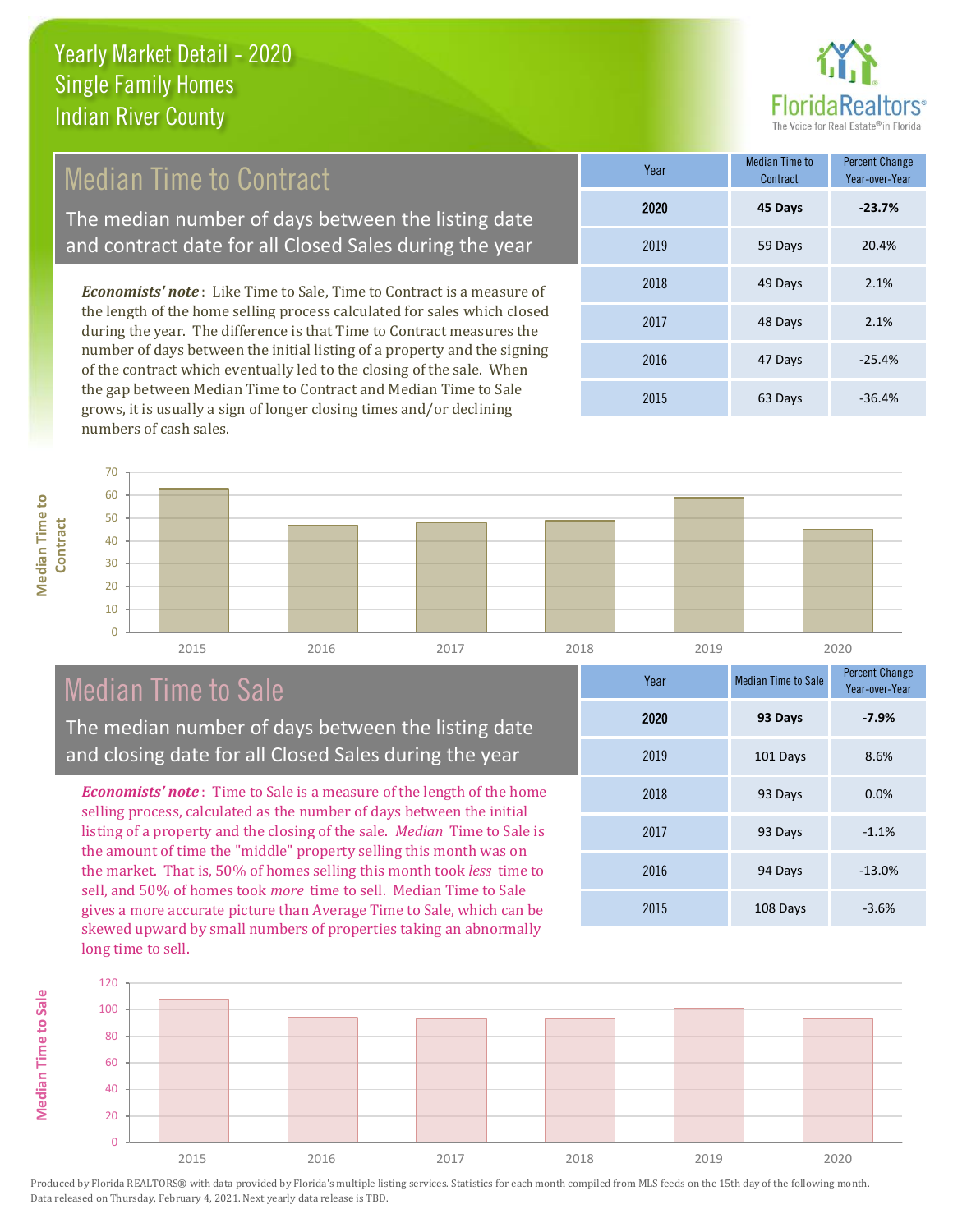

4,037 5.1%

Year-over-Year

**-2.3%**

**Year** New Listings Percent Change

2015 3,526 -2.9%

2016 3,842 9.0%

2018 4,566 13.1%

2019 4,350 -4.7%

2020 **4,250**

2017

| <b>New Pending Sales</b>                                                                                                                                                                       | Year | <b>New Pending Sales</b> | <b>Percent Change</b><br>Year-over-Year |
|------------------------------------------------------------------------------------------------------------------------------------------------------------------------------------------------|------|--------------------------|-----------------------------------------|
| The number of listed properties that went under                                                                                                                                                | 2020 | 4.076                    | 11.4%                                   |
| contract during the year                                                                                                                                                                       | 2019 | 3,659                    | 4.5%                                    |
| <b>Economists' note:</b> Because of the typical length of time it takes for a                                                                                                                  | 2018 | 3.502                    | 1.1%                                    |
| sale to close, economists consider Pending Sales to be a decent<br>indicator of potential future Closed Sales. It is important to bear in                                                      | 2017 | 3.464                    | 10.3%                                   |
| mind, however, that not all Pending Sales will be closed successfully.<br>$\sim$ 1 and 1 and 1 and 1 and 1 and 1 and 1 and 1 and 1 and 1 and 1 and 1 and 1 and 1 and 1 and 1 and 1 and 1 and 1 | 2016 | 3,140                    | $-19.8%$                                |

So, the effectiveness of Pending Sales as a future indicator of Closed Sales is susceptible to changes in market conditions such as the availability of financing for homebuyers and the inventory of distressed properties for sale.

|    | 2019 | 3,659 | 4.5%     |
|----|------|-------|----------|
| ۰a | 2018 | 3,502 | 1.1%     |
|    | 2017 | 3,464 | 10.3%    |
| y. | 2016 | 3,140 | $-19.8%$ |
|    | 2015 | 3,913 | $-14.1%$ |
|    |      |       |          |



## New Listings

**New Listings**

The number of properties put onto the market during the year

*Economists' note* : New Listings tend to rise in delayed response to increasing prices, so they are often seen as a lagging indicator of market health. As prices rise, potential sellers raise their estimations of value—and in the most recent cycle, rising prices have freed up many potential sellers who were previously underwater on their mortgages. Note that in our calculations, we take care to not include properties that were recently taken off the market and quickly relisted, since these are not really *new* listings.

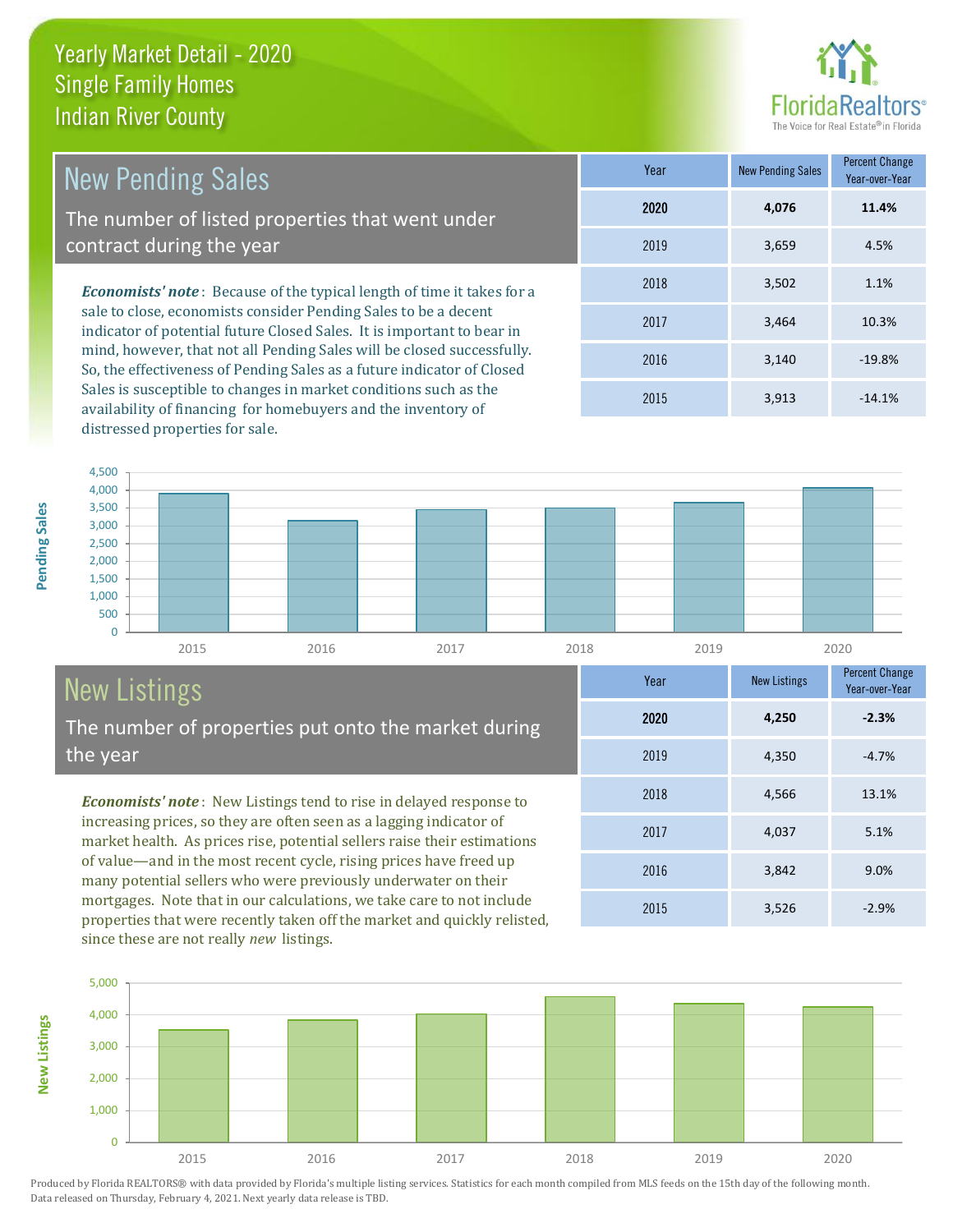

*Economists' note* : There are a number of ways to define and calculate Inventory. Our method is to simply count the number of active listings Inventory (Active Listings) The number of property listings active at the end of the year

on the last day of the year, since it is the most current. Inventory rises when New Listings are outpacing the number of listings that go offmarket (regardless of whether they actually sell). Likewise, it falls when New Listings aren't keeping up with the rate at which homes are going off-market.

| Year | Inventory | Percent Change<br>Year-over-Year |  |
|------|-----------|----------------------------------|--|
| 2020 | 692       | $-50.9%$                         |  |
| 2019 | 1,409     | $-5.8%$                          |  |
| 2018 | 1,496     | 27.2%                            |  |
| 2017 | 1,176     | $-3.7%$                          |  |
| 2016 | 1,221     | 3.8%                             |  |
| 2015 | 1,176     | $-16.5%$                         |  |



#### Months Supply of Inventory (Year-End) An estimate of the number of months it will take to deplete the current Inventory given recent sales rates

*Economists' note* : MSI is a useful indicator of market conditions. The benchmark for a balanced market (favoring neither buyer nor seller) is 5.5 months of inventory. Anything higher is traditionally a buyers' market, and anything lower is a sellers' market. There is no single accepted way of calculating MSI. A common method is to divide current Inventory by the most recent month's Closed Sales count, but this count is a usually poor predictor of future Closed Sales due to seasonal cycles. To eliminate seasonal effects, we use the 12-month average of monthly Closed Sales instead.



Produced by Florida REALTORS® with data provided by Florida's multiple listing services. Statistics for each month compiled from MLS feeds on the 15th day of the following month. Data released on Thursday, February 4, 2021. Next yearly data release is TBD.

**Year** Months Supply Percent Change

2018 5.6 24.4%

2017 4.5 -13.5%

2015 4.8 -18.6%

2016 5.2 8.3%

2019 5.1 -8.9%

2020 **2.3 -54.9%**

Year-over-Year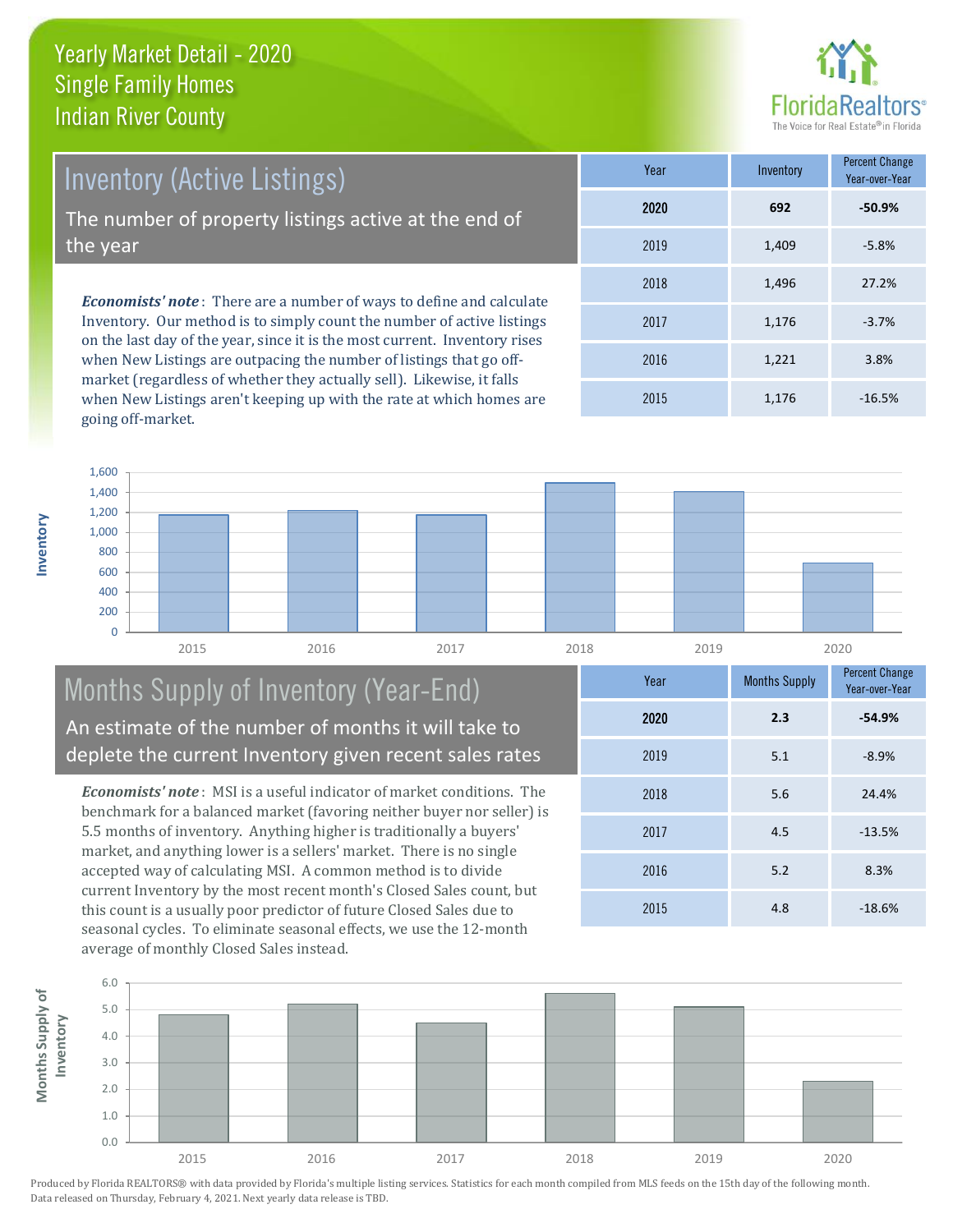

Year-over-Year

*Economists' note* : Closed Sales are one of the simplest—yet most \$150,000 - \$199,999 539 -11.2% \$200,000 - \$249,999 754 2.9% \$100,000 - \$149,999 158 -40.2% Sale Price Closed Sales Percent Change Less than \$50,000 1 4 0.0% \$50,000 - \$99,999 26 -52.7% Closed Sales by Sale Price The number of sales transactions which closed during the year

important—indicators for the residential real estate market. When comparing Closed Sales across markets of different sizes, we recommend comparing the percent changes in sales rather than the number of sales.



#### Median Time to Contract by Sale Price The median number of days between the listing date and contract date for all Closed Sales during the year

*Economists' note* : Like Time to Sale, Time to Contract is a measure of the length of the home selling process calculated for sales which closed during the year. The difference is that Time to Contract measures the number of days between the initial listing of a property and the signing of the contract which eventually led to the closing of the sale. When the gap between Median Time to Contract and Median Time to Sale grows, it is usually a sign of longer closing times and/or declining numbers of cash sales.

| Sale Price            | <b>Median Time to</b><br>Contract | <b>Percent Change</b><br>Year-over-Year |
|-----------------------|-----------------------------------|-----------------------------------------|
| Less than \$50,000    | 72 Days                           | 38.5%                                   |
| \$50,000 - \$99,999   | 13 Days                           | $-35.0%$                                |
| $$100,000 - $149,999$ | 35 Days                           | $-23.9%$                                |
| $$150,000 - $199,999$ | 31 Days                           | $-27.9%$                                |
| \$200,000 - \$249,999 | 39 Days                           | $-22.0%$                                |
| \$250,000 - \$299,999 | 36 Days                           | $-29.4%$                                |
| \$300,000 - \$399,999 | 43 Days                           | $-42.7%$                                |
| \$400,000 - \$599,999 | 77 Days                           | $-30.0%$                                |
| \$600,000 - \$999,999 | 117 Days                          | $-11.4%$                                |
| \$1,000,000 or more   | 186 Days                          | 6.3%                                    |

\$250,000 - \$299,999 601 17.6% \$300,000 - \$399,999 588 15.5%

\$400,000 - \$599,999 426 24.6%



Produced by Florida REALTORS® with data provided by Florida's multiple listing services. Statistics for each month compiled from MLS feeds on the 15th day of the following month. Data released on Thursday, February 4, 2021. Next yearly data release is TBD.

**Median Time to Contract Median Time to Contract**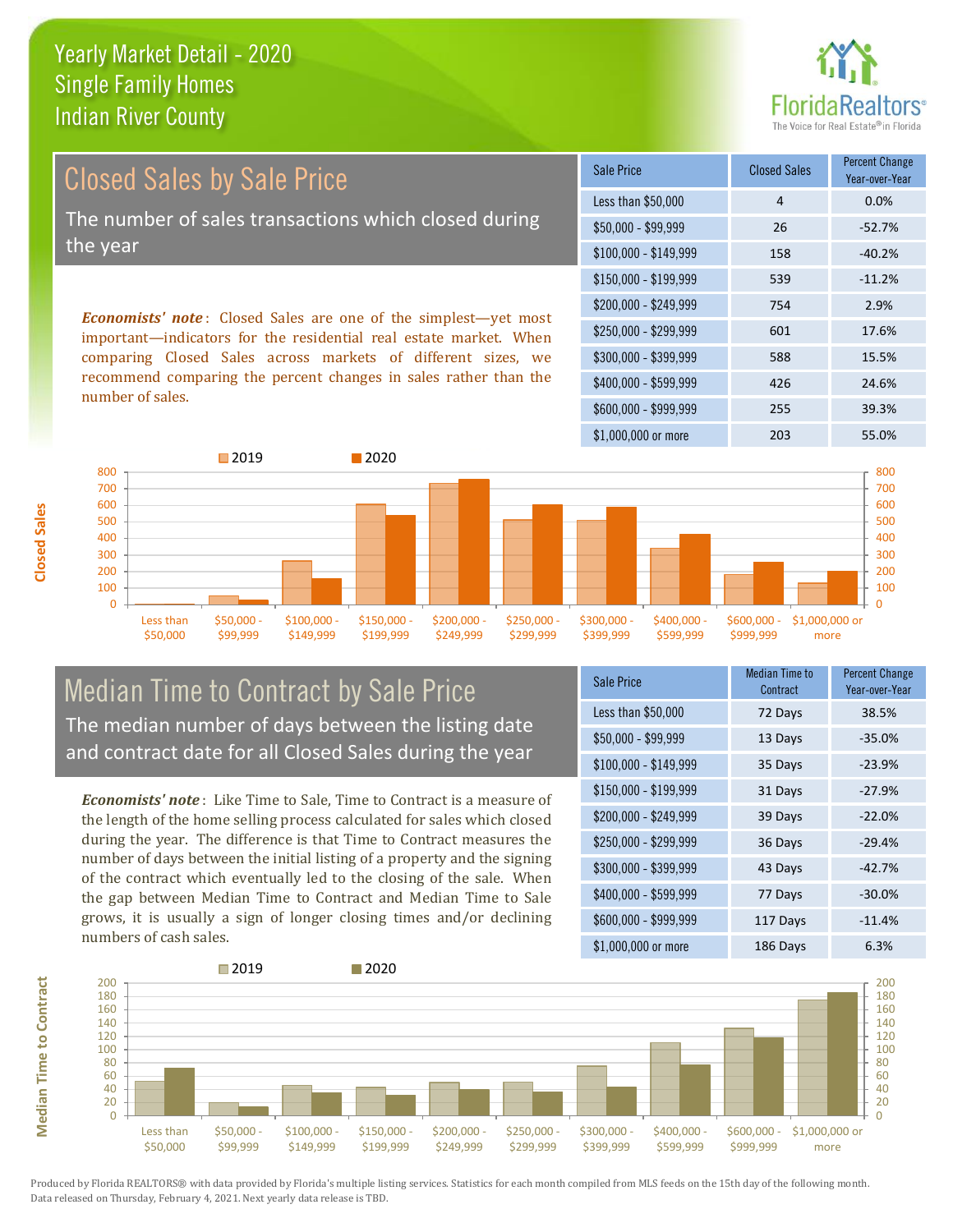

# New Listings by Initial Listing Price

The number of properties put onto the market during the year

*Economists' note:* New Listings tend to rise in delayed response to increasing prices, so they are often seen as a lagging indicator of market health. As prices rise, potential sellers raise their estimations of value—and in the most recent cycle, rising prices have freed up many potential sellers who were previously underwater on their mortgages. Note that in our calculations, we take care to not include properties that were recently taken off the market and quickly relisted, since these are not really *new* listings.

| <b>Initial Listing Price</b> | <b>New Listings</b> | <b>Percent Change</b><br>Year-over-Year |
|------------------------------|---------------------|-----------------------------------------|
| Less than \$50,000           | 4                   | $-20.0%$                                |
| $$50,000 - $99,999$          | 24                  | $-45.5%$                                |
| $$100,000 - $149,999$        | 123                 | $-49.0%$                                |
| $$150,000 - $199,999$        | 592                 | $-17.2%$                                |
| \$200,000 - \$249,999        | 790                 | $-9.5%$                                 |
| \$250,000 - \$299,999        | 822                 | 16.1%                                   |
| \$300,000 - \$399,999        | 745                 | 2.6%                                    |
| \$400,000 - \$599,999        | 528                 | 8.9%                                    |
| \$600,000 - \$999,999        | 322                 | 9.9%                                    |
| \$1,000,000 or more          | 300                 | 15.4%                                   |



#### Inventory by Current Listing Price The number of property listings active at the end of the year

*Economists' note* : There are a number of ways to define and calculate Inventory. Our method is to simply count the number of active listings on the last day of the year, since it is the most current. Inventory rises when New Listings are outpacing the number of listings that go offmarket (regardless of whether they actually sell). Likewise, it falls when New Listings aren't keeping up with the rate at which homes are going off-market.

| <b>Current Listing Price</b> | Inventory | Percent Change<br>Year-over-Year |
|------------------------------|-----------|----------------------------------|
| Less than \$50,000           | 0         | $-100.0%$                        |
| $$50,000 - $99,999$          | 0         | $-100.0%$                        |
| $$100,000 - $149,999$        | 7         | $-77.4%$                         |
| $$150,000 - $199,999$        | 54        | $-59.1%$                         |
| \$200,000 - \$249,999        | 59        | $-67.8%$                         |
| \$250,000 - \$299,999        | 111       | $-40.0%$                         |
| \$300,000 - \$399,999        | 125       | $-45.7%$                         |
| \$400,000 - \$599,999        | 100       | $-51.0%$                         |
| \$600,000 - \$999,999        | 85        | $-55.0%$                         |
| \$1,000,000 or more          | 151       | $-39.4%$                         |



Produced by Florida REALTORS® with data provided by Florida's multiple listing services. Statistics for each month compiled from MLS feeds on the 15th day of the following month. Data released on Thursday, February 4, 2021. Next yearly data release is TBD.

**Inventory**